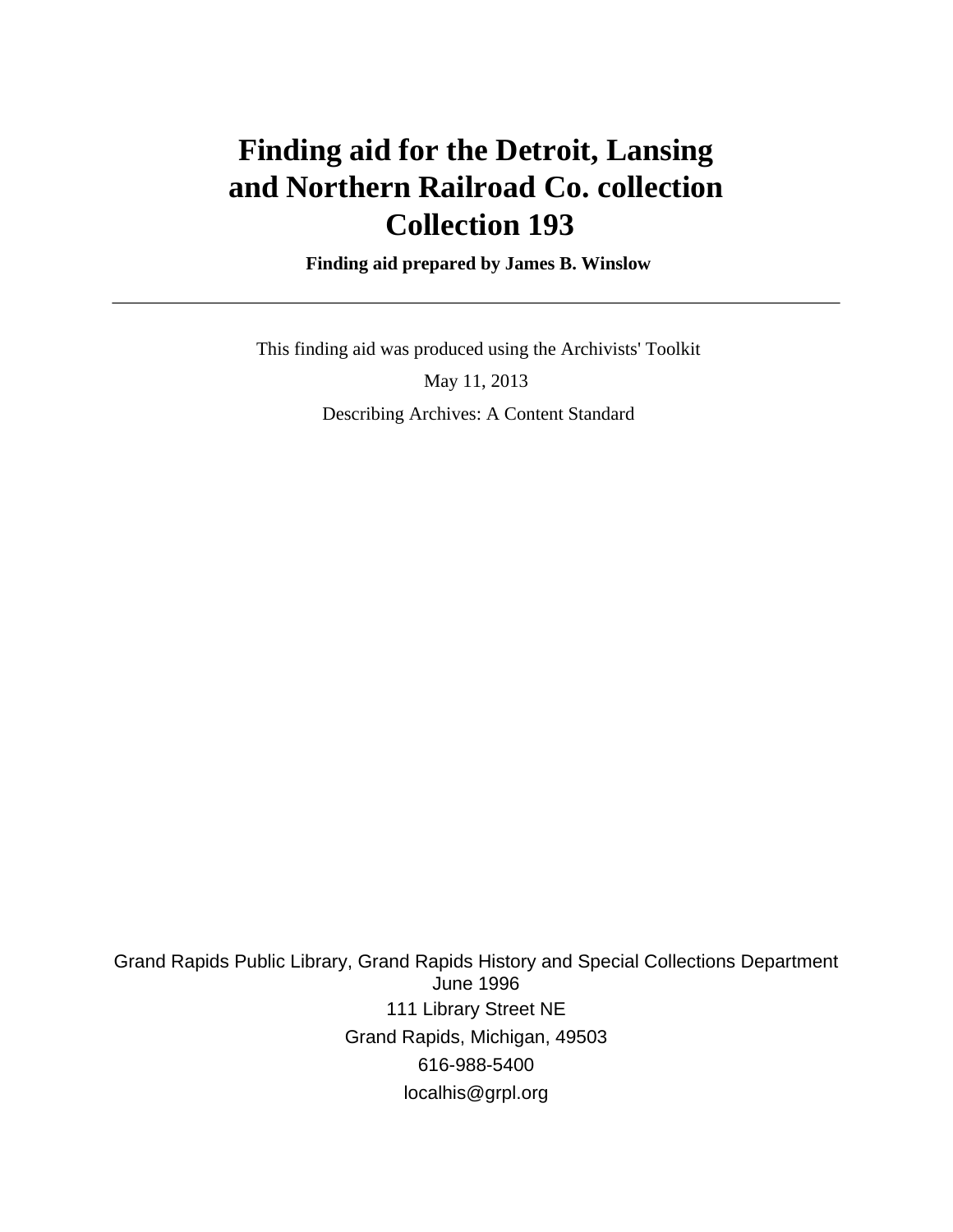## **Table of Contents**

 $\overline{\phantom{a}}$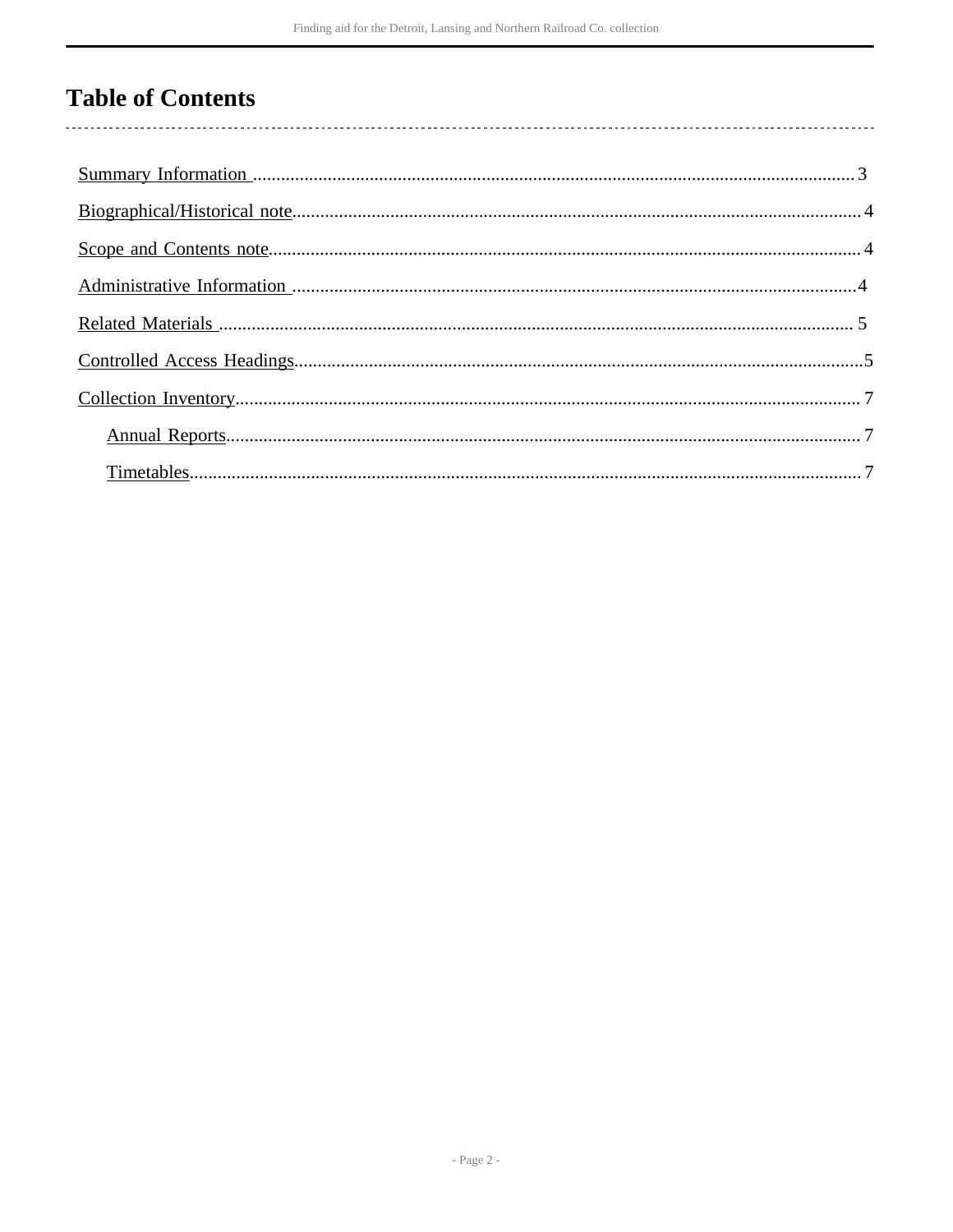## <span id="page-2-0"></span>**Summary Information**

| <b>Repository</b> | Grand Rapids Public Library, Grand Rapids History and Special<br><b>Collections Department</b>                                                                                                                                      |
|-------------------|-------------------------------------------------------------------------------------------------------------------------------------------------------------------------------------------------------------------------------------|
| <b>Creator</b>    | Detroit, Lansing and Northern Railroad.                                                                                                                                                                                             |
| <b>Title</b>      | Detroit, Lansing and Northern Railroad Co. collection                                                                                                                                                                               |
| Date [inclusive]  | 1874-1892                                                                                                                                                                                                                           |
| <b>Extent</b>     | 0.83 Linear feet One box                                                                                                                                                                                                            |
| Language          | English                                                                                                                                                                                                                             |
| <b>Abstract</b>   | This small collection documents the ongoing business affairs of the<br>Detroit, Lansing and Northern Michigan Railroad Co. during the late<br>19th century, circa 1874-1892. Included are select annual reports and a<br>timetable. |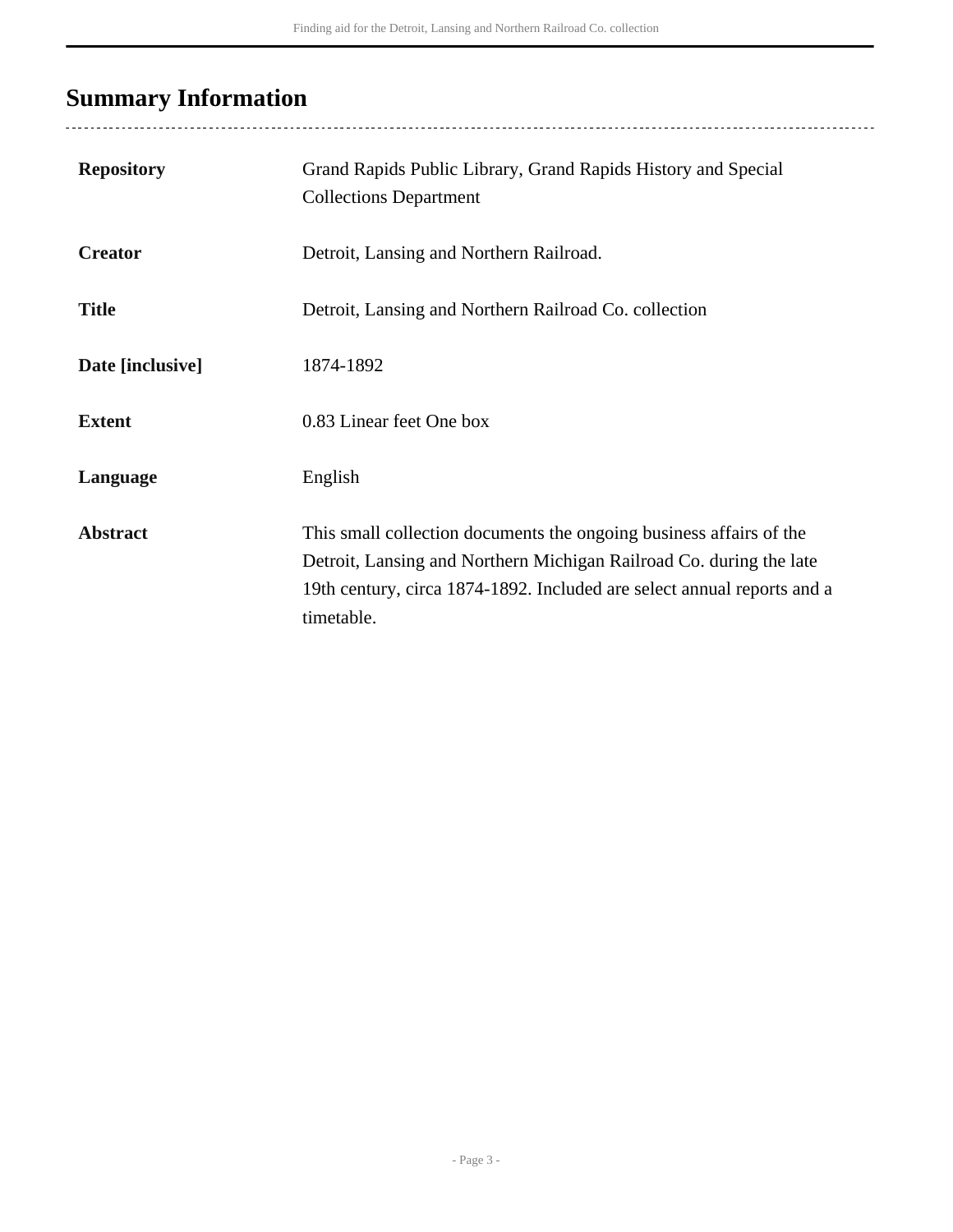### <span id="page-3-0"></span>**Biographical/Historical note**

The Detroit, Lansing & Northern Railroad (DL&N) came into existence in December 1876 as the result of a foreclosure sale of the Detroit, Lansing & Lake Michigan Railroad Co. The newer road operated from Detroit through Lansing, Ionia and Greenville to Howard City. Later branches were added to Stanton, then through Edmore to Big Rapids. The road also operated over the Saginaw Valley & St. Louis Railroad and in 1888 built the Grand Rapids, Lansing and Detroit from Grand Ledge to Grand Rapids, providing a more direct connection for itself.

For several years during the late 1880s and early 1890s, the line and the Chicago & West Michigan were operated under a single management. In 1896 the road became the Detroit Grand Rapids & Western Railroad, which in 1899 was folded into the newly formed Pere Marquette Railroad Co.

### <span id="page-3-1"></span>**Scope and Contents note**

Contains various annual reports (1874-1892) and an 1884 timetable. Early annual reports include references to construction and extensions of the road. All annual reports document the affairs of the line with regard to earnings, expenses and comparisons and history of prior years. Some of the annual reports include maps of the line. Also included are statements on track, structures and equipment. The 1884 "special" timetable documents an inspection of the line by Michigan Governor James G. Blaine.

..............................

### <span id="page-3-2"></span>**Administrative Information**

### **Publication Information**

Grand Rapids Public Library, Grand Rapids History and Special Collections Department June 1996

#### **Immediate Source of Acquisition note**

Unknown, accession number 00.000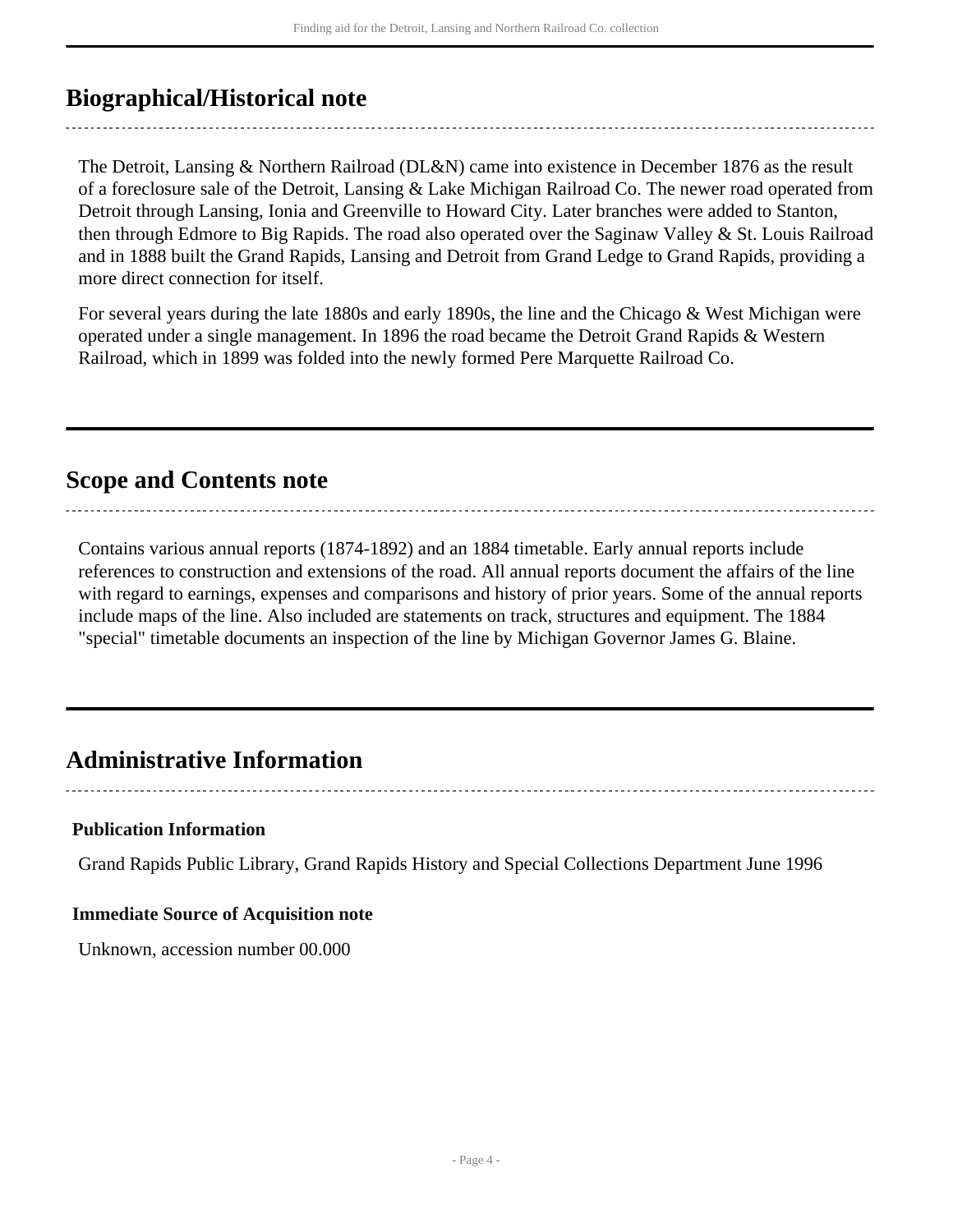### <span id="page-4-0"></span>**Related Materials**

### **Related Archival Materials note**

Related Collections Archives of Michigan: Railroad holdings, Circular No. 13 – Railroad Records http://www.michigan.gov/documents/mhc\_sa\_circular13\_49702\_7.pdf Michigan Railroads.com http://www.michiganrailroads.com/RRHX/Railroads/RailroadMenu.htm William Alden Smith, U.S. Senator bio, Biographical Directory of the United States Congress http://bioguide.congress.gov/scripts/biodisplay.pl?index=S000629

## <span id="page-4-1"></span>**Controlled Access Headings**

#### **Corporate Name(s)**

• Detroit, Lansing and Northern Railroad.

### **Genre(s)**

• business records

### **Geographic Name(s)**

• Grand Rapids (Mich.) -- History

### **Subject(s)**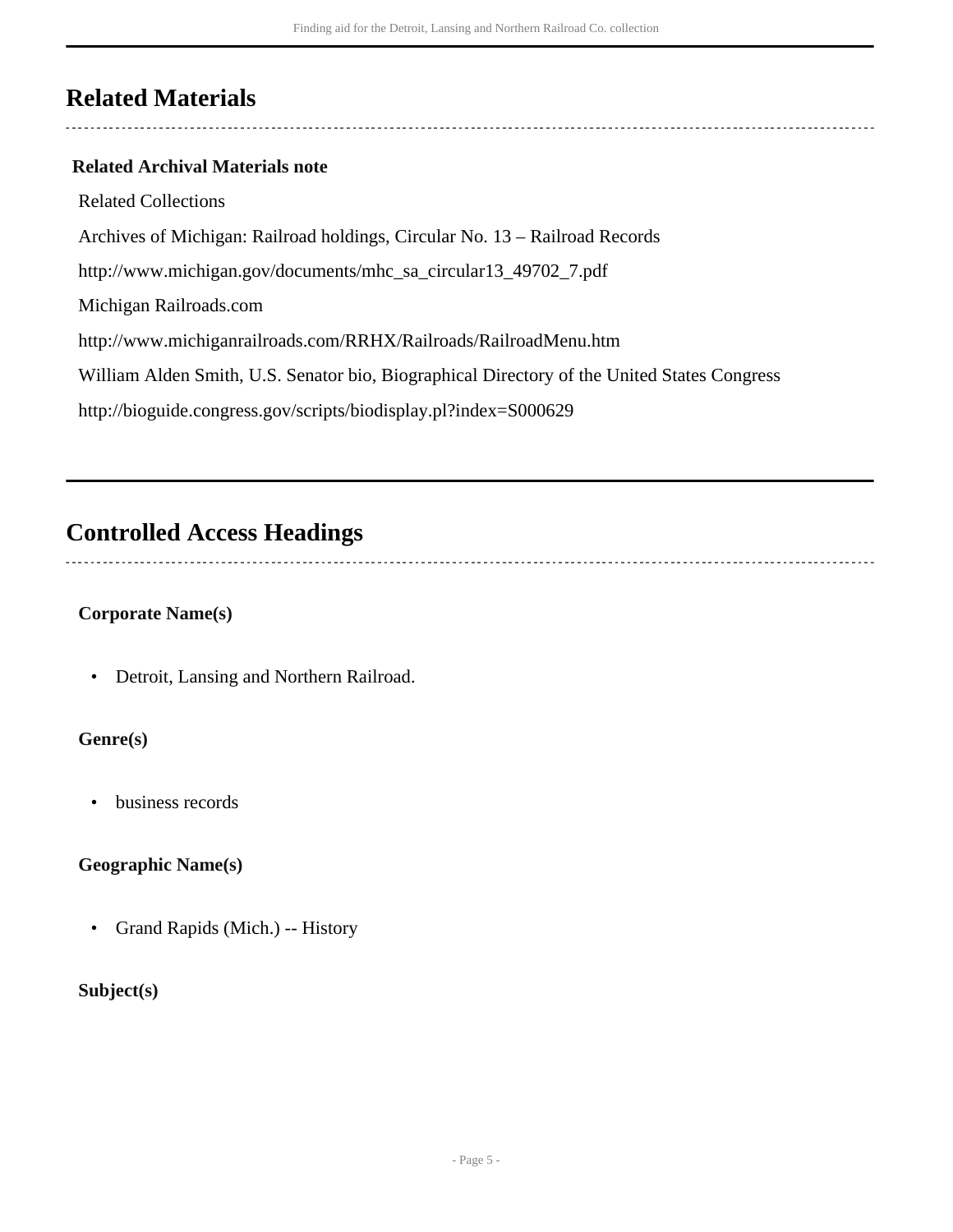• Railroads -- Michigan